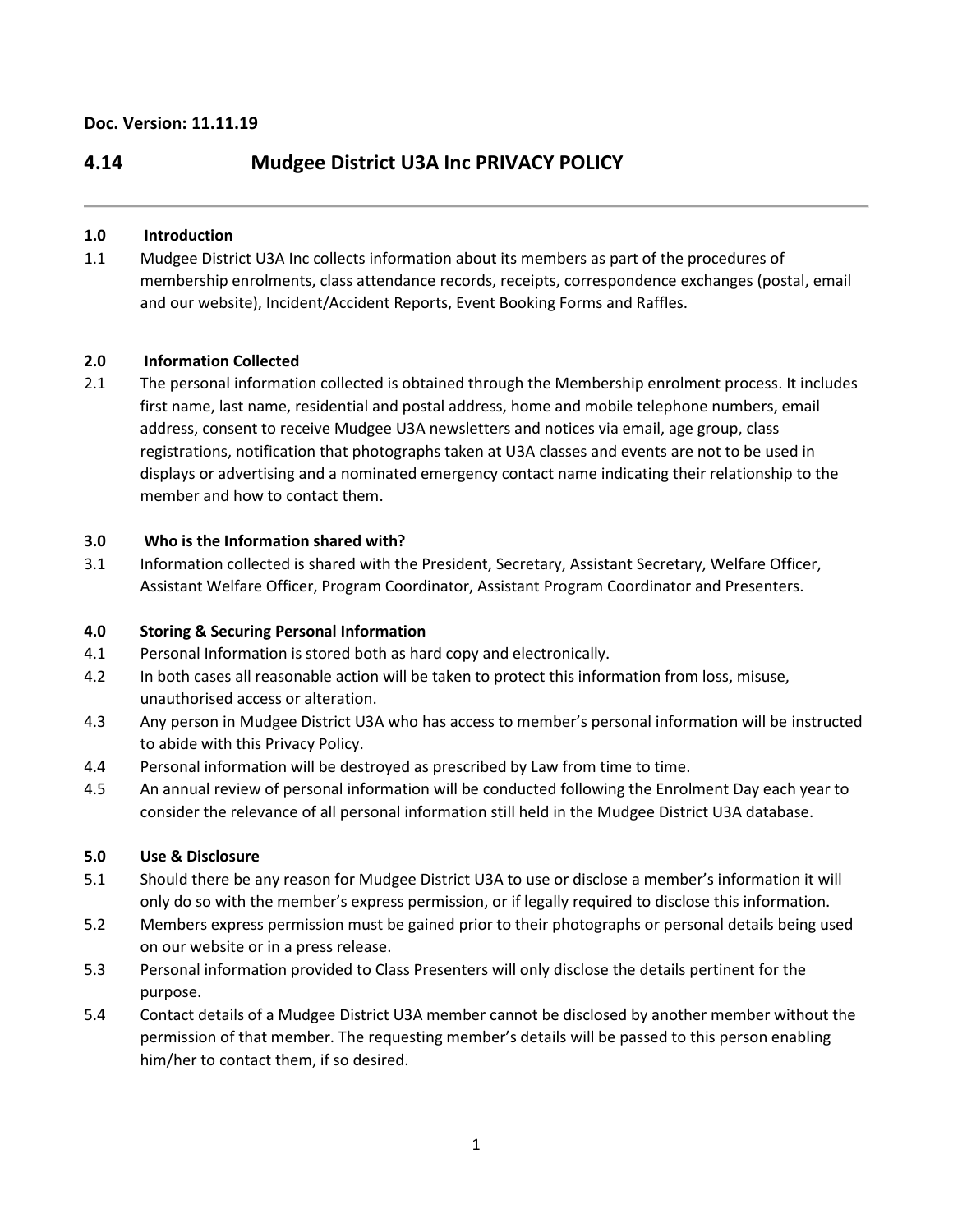# **6.0 Access to Personal Information**

- 6.1 Members may request access to personal information that Mudgee District U3A holds about them. This can be done by contacting the Secretary electronically or letter sent to the postal address as advertised in the Annual Program and on the Mudgee District U3A website.
- 6.2 The Secretary will provide a suitable means for members to access their information in a timely way and will make all reasonable attempts to provide the information in the format requested by the applicant.

# **7.0 Correcting Personal Information**

- 7.1 Members may request Mudgee District U3A to amend their personal information which is considered to be inaccurate, incomplete or out of date.
- 7.2 By contacting the Secretary appropriate steps will be taken to amend such details at the earliest possible time.

### **8.0 Privacy Concerns or Complaints**

8.1 If a member is concerned that their privacy may have been breached the Secretary should be contacted at the earliest possible time.

### **9.0 Overseas Data Flows**

- 9.1 The Mudgee District U3A website contains minimal personal information and this will be handled in accordance with our Privacy Policy.
- 9.2 If the website is hosted overseas, the provider will comply with our Privacy Policy.

### **10.0 Obtaining more Information**

- 10.1 A copy of the Privacy Policy is available on the website for downloading as required, otherwise members are able to request a printed version through the Secretary.
- 10.2 If members require further information about how personal details are kept and used, the Secretary should be contacted.
	- **By Post:** The Secretary Mudgee District U3A PO Box PO Box 469 MUDGEE NSW 2850

**By Phone:** Secretary's contact information as published in the Annual Program

**Our Website:** www.mudgeedistrictu3a.org.au

10.3 Additional Privacy information can be sourced from the website of the Office of the Australian Information Commissioner